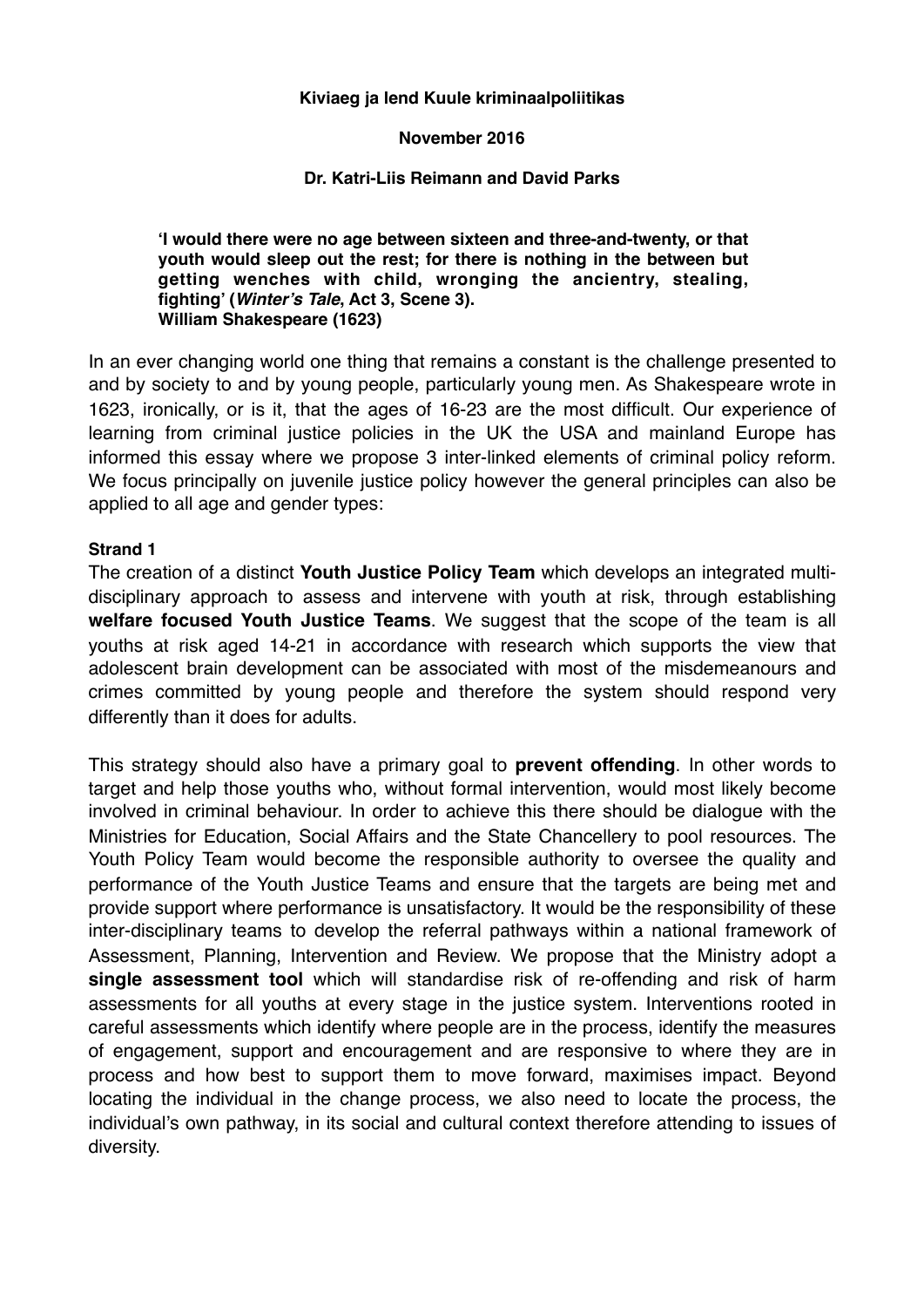There is tremendous potential to develop practice and integrate the **preventative** approach with the community services already engaging with young people and ensure that there is a sharp focus on **reducing offending**.

These same teams should be given the statutory authority to oversee the community and custodial services to the young offenders brought into the formal criminal justice system through the courts and provide interventions that are acknowledged as effective practice and locally developed **evidence based practice** from robust methodologies. In any case, the interventions should be focused on **reducing re-offending.** By pooling resources the Government should see an overall reduction in cost due to reduced duplication and through increased focus on outcomes (not outputs).

This strand of work is underpinned by **Desistance theory** and we propose that the Ministry adopts a Desistance led approach to policy reform. In our view, acknowledging that desistance is not an event but a process by which people come to cease and sustain cessation of offending is a critical policy stance. This would help offenders and those at risk of offending re-define themselves and their own narratives through building on and developing relationships with key practitioners from whom they can draw consistent long term support. The evidence of learning from this approach will inform future improved interventions. Imagine you wanted to lose weight. You might be interested in knowing which of the dozens of available dieting models, diet pills, etc, have been empirically shown to be effective. This is "what works". You might also be interested in talking to individuals who were themselves able to successfully lose weight and keep it off. That's "desistance". In addition to reducing offending and re-offending the teams should also be focussed on **reducing the use of custody** and only as a last resort. This can be achieved through working closely with the judiciary and prosecutors to increase confidence in the assessments and interventions and demonstrate empirical evidence of impact. The known factors to impact on Desistance are; Stable relationships, Stable employment, Feelings of responsibility, hope and self-efficacy, Increasing concern for others, esp. caring for one's children. Incarceration impedes all of these normative processes and evidence shows that it can significantly increase the risk through of pro-criminal associations and increased sophistication in offending and break in ties with significant pro-social family, friends and colleagues.

# **Strand 2**

We propose that in a progressive Criminal Justice system the voice of the **victim** is paramount and there should be adopted a victim's charter. This charter should set out the rights of all victims of crime and the responsibilities of agencies to ensure that victims are kept informed at all stages of proceedings regardless of the type and seriousness of the offence. In this way the public should become more confident in the system and be reassured that justice is being served. Simply speaking by those most affected by crime i.e. the victims, being more engaged with the system the system becomes more transparent. Integral to this is the need for: 1. **Restorative interventions** to engage offenders in repairing the harm done to society through organised, meaningful community service and 2. support measures to facilitate **offender victim mediation**. The latter contributing to empowering the victim and significantly helping reduce the harm done.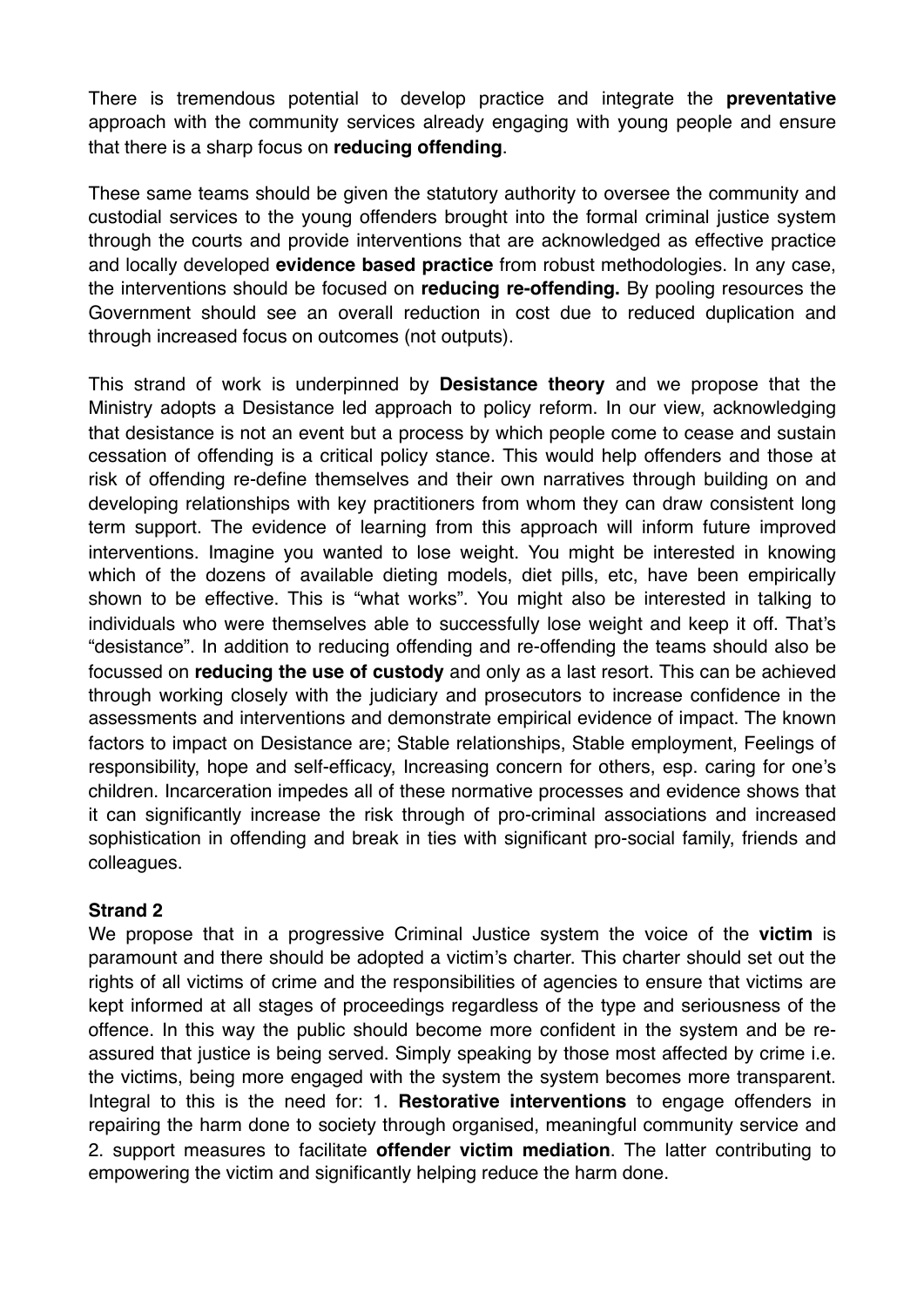There should be recruitment to the proposed new Youth Justice Teams and Probation Teams of dedicated Restorative Justice Workers who have specific training to plan and deliver victim/offender mediation. In order to achieve the most from this strand of work, the public should be in dialogue to suggest activities that the offenders can undertake by way of reparation and these projects should be published regularly to demonstrate the impact of the strategy and thus improve social capital. There is overwhelming evidence of the value of Restorative Justice in both practical and economic terms. E.g. in the UK restorative justice provides an 85% victim satisfaction rate, and a 14% reduction in the

frequency of reoffending (Restorative Justice Council 2016).

We also know that many young offenders have themselves been victims of crime and/or domestic abuse and if this strand was a core measure within the reforms more young victims of crime would be supported and prevented from becoming involved in criminality themselves. In itself this also serves as a preventative measure.

## **Strand 3**

To develop **employment pathways** for young people at risk who, due to their specific needs, receive additional support into employment through the mainstream labour market or access to supported employment schemes dedicated for those who have more challenging needs and the most proven means to long term desistance from crime.

Desistance requires **social capital** (opportunities) as well as **human capital** (capacities). This suggests an advocacy role for practitioners seeking to support change and underlines the need to target systems beyond the individual offender. As desistance is about 'redemption' and involves finding purpose through 'generative activities' then this implies the need, at an appropriate point in the process, to support the process of development of a more positive identity by, for example, accessing opportunities to make a positive contribution to local communities.

This element of our proposal is centred around the principle of **co-production** and therefore becomes the responsibility of all agencies including unleashing the potential of the private sector to engage in the process. Certain 'levers' are already in place through preferential procurement rules for organisations demonstrating Social Value. It is key for all Government Departments to work together to ensure that the Corporate Social Responsibility of the private sector is unleashed and contributes to the reducing crime agenda. Co-production is: '*the public sector harnessing the assets and resources of users and communities to achieve better outcomes'* (Bovaird and Loeffler 2013). There would be an emphasis on; Reciprocity, Recognition of relationships between stakeholders in coproducing change, A focus on outcomes rather than outputs and an active role for both service users and communities.

Co-productive approaches are a way of realising relational principles: operationalising the manner of relating than can support change. It rests on principles that build on and develop people's assets and capabilities through reciprocal relationships between a range of stakeholders. A desistance focussed approach to practice will maximises individuals' engagement in the process of change and should therefore be - active, participatory and enabling. Its about interaction and negotiation with service users, volunteers, groups and